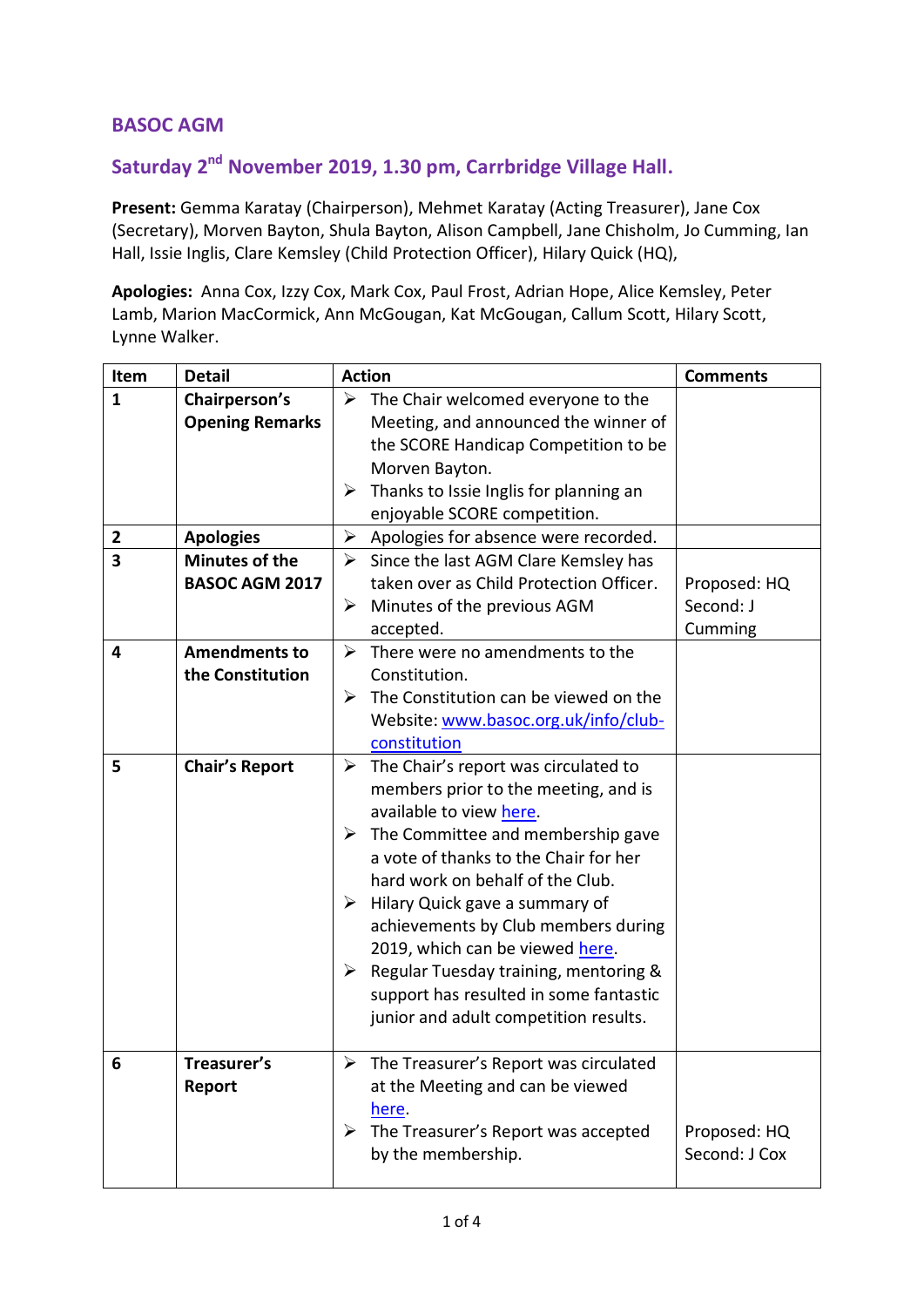| Item    | <b>Detail</b>             | <b>Action</b>                                                                | <b>Comments</b> |
|---------|---------------------------|------------------------------------------------------------------------------|-----------------|
| 6       | Treasurer's               | $\triangleright$ The membership gave a vote of thanks                        |                 |
| (contd) | <b>Report (contd)</b>     | to Peter Lamb for his long-term                                              |                 |
|         |                           | commitment as BASOC Treasurer.                                               |                 |
|         |                           | The Club would like to express their<br>➤                                    |                 |
|         |                           | appreciation to the Fund-Raising sub-                                        |                 |
|         |                           | committee for their work in getting a                                        |                 |
|         |                           | grant to support the Community-O                                             |                 |
|         |                           | earlier in the year.                                                         |                 |
|         |                           | $\triangleright$ It was decided at a committee meeting                       |                 |
|         |                           | that Club membership fees remain                                             |                 |
|         |                           | unchanged for 2021 at £5 for seniors                                         |                 |
|         |                           | and Free to juniors.                                                         |                 |
| 7       | <b>Future Events</b>      | The Club is committed to weekly<br>➤                                         |                 |
|         |                           | Tues=O;                                                                      |                 |
|         |                           | $\triangleright$ The Club will take part in NNC 19/20,                       |                 |
|         |                           | planning and organising two events;                                          |                 |
|         |                           | $\triangleright$ There will be local events on Sunday                        |                 |
|         |                           | 8 <sup>th</sup> March, and Sunday 28 <sup>th</sup> June                      |                 |
|         |                           | (Lochaber);                                                                  |                 |
|         |                           | $\triangleright$ The Club weekend will be 14 <sup>th</sup> /15 <sup>th</sup> |                 |
|         |                           | March to coincide with the Compass                                           |                 |
|         |                           | Sport Cup heat in Perthshire;                                                |                 |
|         |                           | $\triangleright$ A weekend in Lochaber is planned for                        |                 |
|         |                           | $27^{th}/28^{th}$ June – organised by the                                    |                 |
|         |                           | Lochaber 'arm' of BASOC;                                                     |                 |
|         |                           | There will be a WOLF weekend, co-<br>➤                                       |                 |
|         |                           | hosted with INVOC, 26 <sup>th</sup> /27 <sup>th</sup>                        |                 |
|         |                           | September;                                                                   |                 |
|         |                           | BASOC hopes to have representation<br>➤                                      |                 |
|         |                           | at the following events in 2020:                                             |                 |
|         |                           | Scottish Night Champs - 15 <sup>th</sup><br>п                                |                 |
|         |                           | February, Findhorn;                                                          |                 |
|         |                           | British Champs $-21^{st}/22^{nd}$ March,                                     |                 |
|         |                           | Surrey;                                                                      |                 |
|         |                           | JK - $10^{th}$ - $16^{th}$ April, Stockton &                                 |                 |
|         |                           | North York Moors;                                                            |                 |
|         |                           | Scottish Champs - 22 <sup>nd</sup> /23 <sup>rd</sup><br>٠                    |                 |
|         |                           | August, Tentsmuir.                                                           |                 |
| 8       | <b>Election of Office</b> | $\triangleright$ Chairperson: Gemma Karatay;                                 |                 |
|         | <b>Bearers</b>            | > Treasurer: Mehmet Karatay/Peter                                            |                 |
|         |                           | Lamb;                                                                        |                 |
|         |                           | Secretary: Jane Cox.<br>➤                                                    |                 |
|         |                           | <b>Committee Members:</b><br>➤                                               |                 |
|         |                           | Jo Cumming;                                                                  |                 |
|         |                           | Issie Inglis (Funding sub-<br>٠                                              |                 |
|         |                           | committee);                                                                  |                 |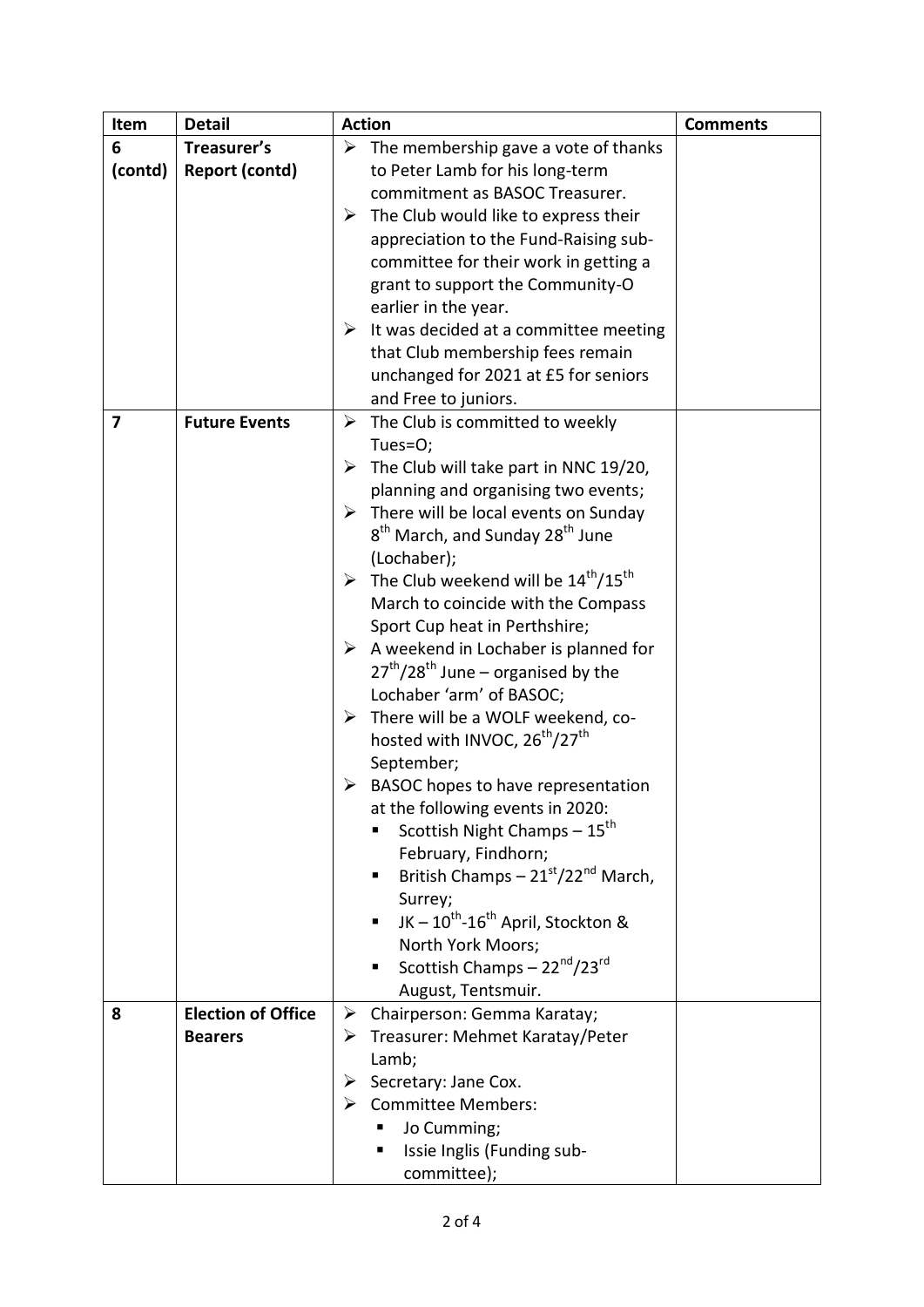|                                                                         | <b>Comments</b> |
|-------------------------------------------------------------------------|-----------------|
| <b>Election of Office</b><br>8<br>Hilary Quick (Volunteer Co-ord &<br>ш |                 |
| (contd)<br><b>Bearers (contd)</b><br>most other cttee matters);         |                 |
| Clare Kemsley (Child Protection                                         |                 |
| Officer);                                                               |                 |
| Ann McGougan (Club Captain);                                            |                 |
| Izzy Cox (Junior Rep & Facebook)                                        |                 |
| This makes a total of 10 elected<br>➤<br>Proposed: HQ                   |                 |
| Second: Jane<br>committee members, with an option                       |                 |
| Chisholm<br>to co-opt two more members before                           |                 |
| the next AGM.                                                           |                 |
| 9<br><b>AOCB</b><br>Jo Cumming kindly volunteered to give<br>➤          |                 |
| a summary of the BASOC year and                                         |                 |
| achievements to the Strathy-                                            |                 |
| members offered photos to support                                       |                 |
| the article;                                                            |                 |
| $\triangleright$ Issie Inglis said that she would be                    |                 |
| attending the Community Sports Hub                                      |                 |
| Meeting in Aviemore during the                                          |                 |
| coming week;                                                            |                 |
| <b>BASOC</b> needs volunteers for<br>➤                                  |                 |
| Membership Secretary and                                                |                 |
| Mapping/Areas $-$ any offers of help to                                 |                 |
| Hilary Quick please.                                                    |                 |
| Diary date: FVO have booked a Club<br>➤                                 |                 |
| training weekend in Strathspey on                                       |                 |
| $7th/8th$ November 2020, and would like                                 |                 |
| to meet up with any local clubs for                                     |                 |
| joint training opportunities;                                           |                 |
| Options to be discussed at                                              |                 |
| committee meeting.                                                      |                 |
| $\triangleright$ Membership to let Ann McGougan                         |                 |
| know if they are intending to go to the                                 |                 |
| BASOC Training Weekend, 14/15 <sup>th</sup>                             |                 |
| March 2020.                                                             |                 |
| $\triangleright$ As Club Champ, Morven will be                          |                 |
| Planner (with help) for the Club                                        |                 |
| Champs 2020.                                                            |                 |
| Chairperson's<br>$\triangleright$ The Chair thanked everyone for<br>10  |                 |
| <b>Closing Remarks</b><br>attending the AGM, and for their              |                 |
| contributions throughout the year in                                    |                 |
| terms of volunteering and competing<br>with the Club.                   |                 |
| The Club is looking forward to 2020.<br>➤                               |                 |
|                                                                         |                 |